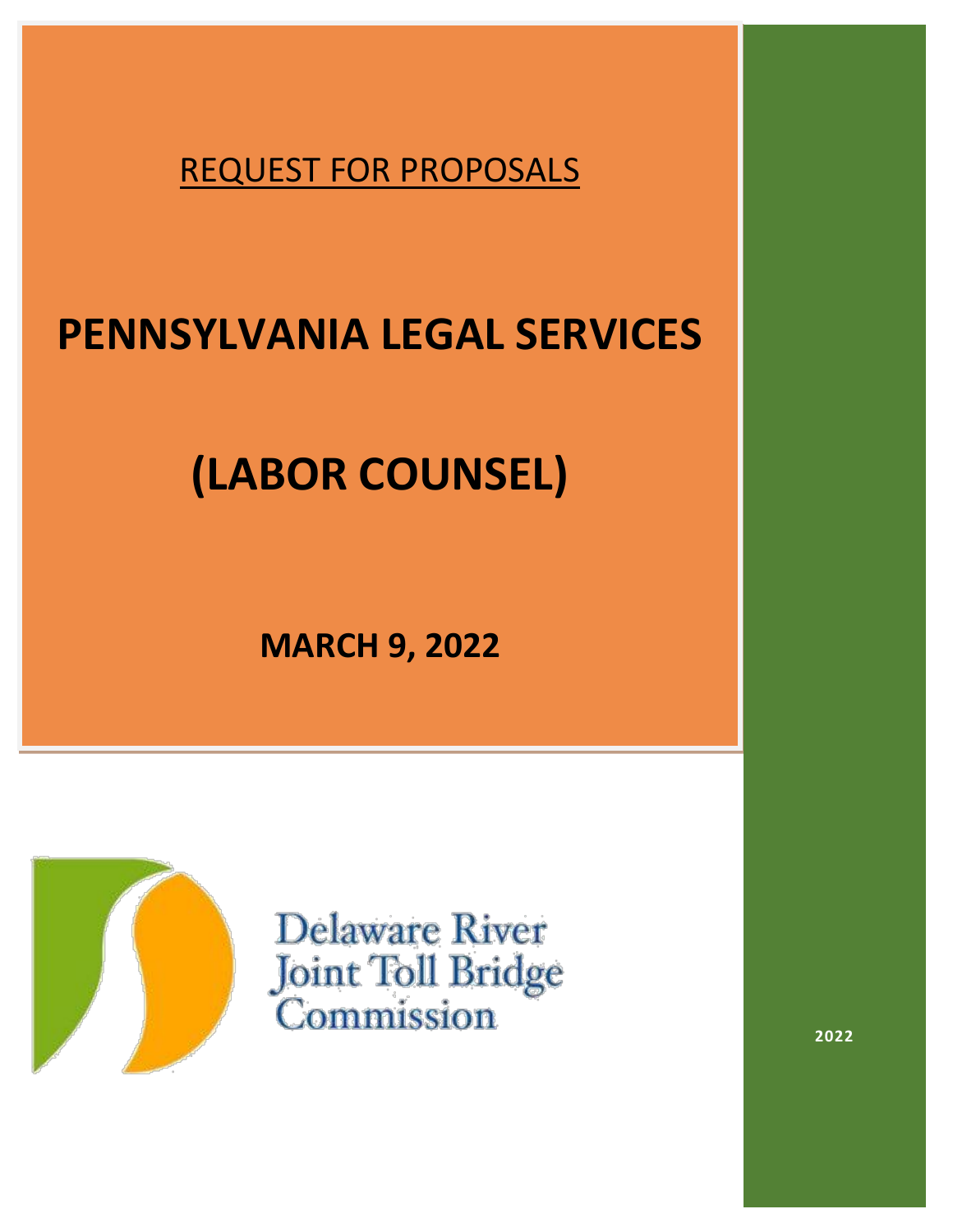#### **REQUEST FOR PROPOSALS: LEGAL SERVICES – PENNSYLVANIA LABOR COUNSEL**

#### **March 9, 2022**

**The Delaware River Joint Toll Bridge Commission** - The Commission is a bi-state agency created under a 1934 agreement between the Commonwealth of Pennsylvania and the State of New Jersey and ratified in 1935 by the U.S. Congress in accordance with the Compact Clause to the U.S. Constitution. The Commission's authority has been reaffirmed in court decisions and subsequent Compact supplements.

**The Bridge System -** The Commission owns and operates 20 bridges crossing the low-saline and non-saline portions of the Delaware River between Pennsylvania and New Jersey. The southernmost crossing is the Trenton-Morrisville (Route 1) Toll Bridge and the northernmost is the Milford-Montague (Route 206) Toll Bridge. Eight of the crossings are toll bridges. Twelve are non-toll ("toll-supported") bridges, including two pedestrian-only spans. In addition to the bridges crossing the Delaware, the Commission owns and maintains 34 approach bridges (overpasses and underpasses) within its jurisdiction. The bi-state agency currently functions in accordance with the Compact last updated by its two jurisdictional states in 1985 and affirmed by the U.S. Congress in 1987. The agency employs approximately 400 full-time employees, the majority being toll collectors, maintenance workers, and bridge safety/security monitors. The Commission fulfills its regional transportation mission without state or federal subsidies; funding for the operation, maintenance and improvement of the Commission's bridges and related facilities is derived solely from revenues collected at the agency's eight toll bridges.

Additional information regarding the Commission is available on the Commission's web site at: [www.drjtbc.org](http://www.drjtbc.org/)

The Commission wishes to engage the services of labor counsel to provide advice to the Commission on a required basis for a variety of topics. We are pleased to invite you to submit your qualifications for appointment as PA Legal Services- Labor Counsel in response to this Request for Proposals for Labor Counsel ("RFP").

#### **Scope of Services to be Provided During the Contract Term, as Required**

- A. To review agendas and material submitted for consideration at meetings of the Commissioners.
- B. To attend all regular and special meetings of the Commission including all Committee Meetings and Executive Sessions prior to regular monthly meetings.
- C. To participate in office conferences, whether in counsel's office or offices of the Commission, or virtually, with members of the Commission or its staff to render legal advice or review material on which legal advice is sought in connection with labor or personnel-related retainer service tasks.
- D. To forebear from undertaking the representation of any client who might be reasonably expected to have a position adverse to the Commission.
- E. To keep informed of changes in law for labor or personnel-related issues that might affect the Commission.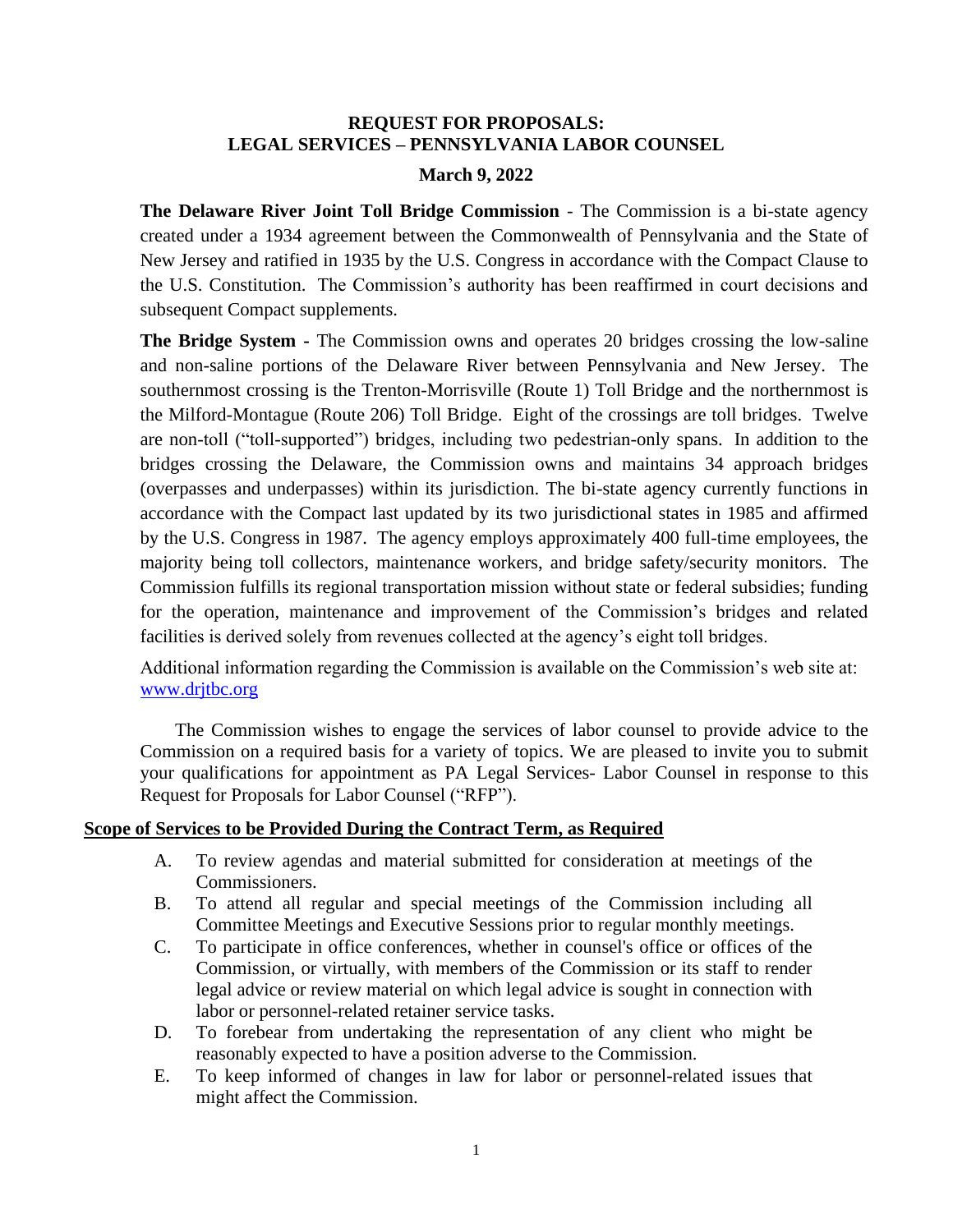#### **RESPONSE TO REQUEST FOR PROPOSALS**

In responding to this Request for Proposals, please address the following areas:

- 1. Provide the names, contact information (addresses, telephone and e-mail addresses), relevant experience and proposed roles of those individuals who will be directly responsible for serving the Commission on a day-to-day basis.
- 2. Please give a brief history of your firm, specifically discussing your firm's commitment to governmental public bodies.
- 3. Please provide contact information from (3) three current and/or past clients.
- 4. Describe your firm's knowledge and experience with Governmental bodies.
- 5. Discuss your firm's experience and presence within the Commonwealth of Pennsylvania and/or the State of New Jersey, including all formal and advisory relationships as well as offices and employees in either State.
- 6. The Delaware River Joint Toll Bridge Commission (DRJTBC) promotes and encourages Minority-, Women-, Small-, Disadvantaged-, Disabled-, and Veteran-owned businesses (referred to as "Identified Business Enterprises" or "IBE(s)") to participate in business opportunities with the DRJTBC. Please indicate whether your firm is qualified as an IBE in the Commonwealth of Pennsylvania and/or the State of New Jersey as referenced above. Describe your firm's policy relative to the prohibition of discriminatory work practices.
- 7. Describe any potential conflicts that might arise if your firm is selected to serve as legal counsel to the Commission.
- 8. Describe any litigation, threatened or pending, against your firm which might materially affect your ability to serve the Commission.
- 9. Describe any regulatory action or notice taken by any oversight body against your firm or local office.
- 10. Please describe any unique opportunities which your firm feels are appropriate for consideration by the Commission.

#### **Fee Proposal**

For and in consideration of the professional services to be performed under the terms of this proposal, the Commission shall compensate the Consultant in the amount of **\$30,000.00** per annum to be paid in Twelve (12) monthly installments of **\$2,500.00** each. The invoice transmitted by Counsel must include a time report covering the activities of the Consultant for the month. Invoices must be received in the Commission's office no later than the 15th of the month following the invoice period.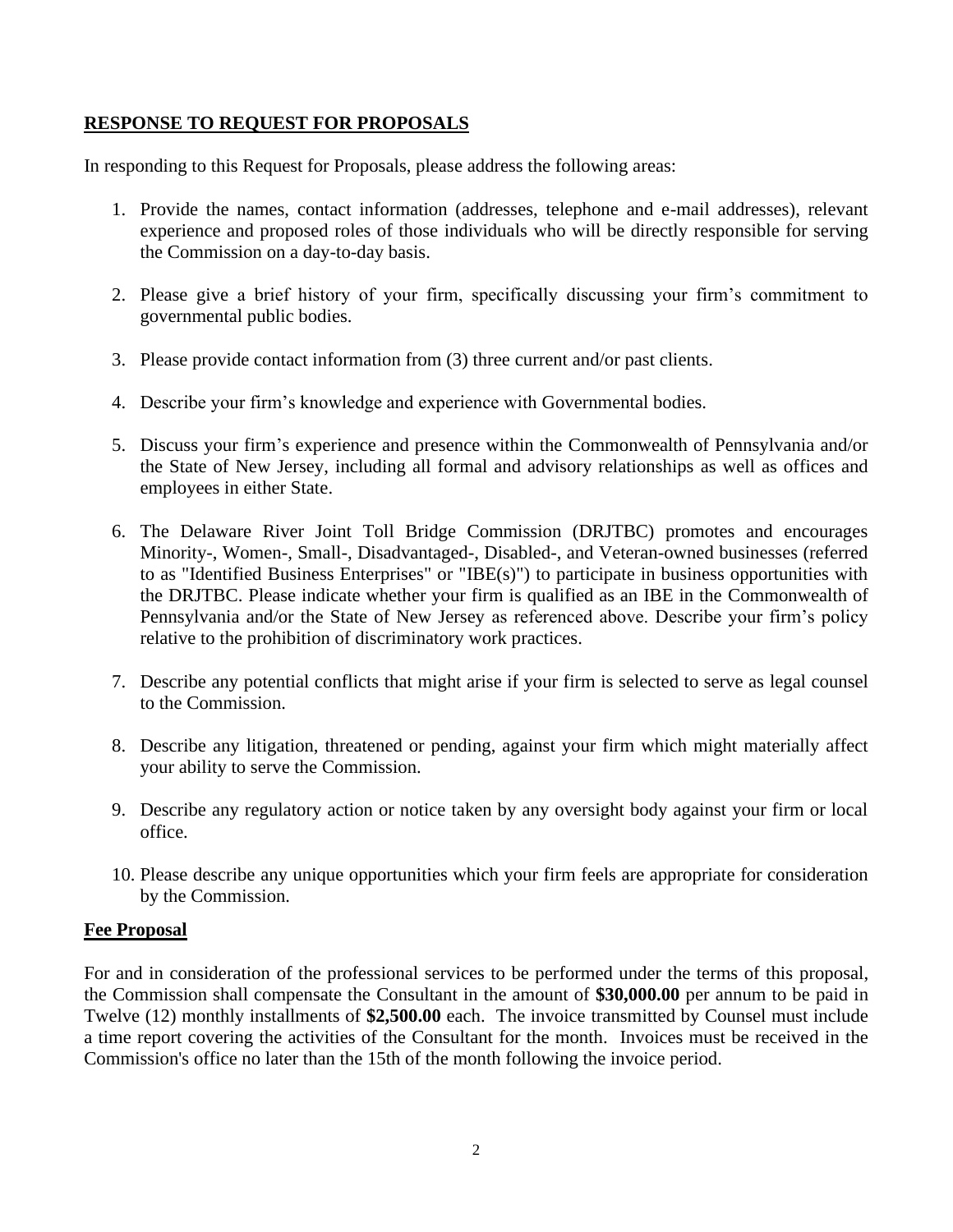The proposed fee will include payment for all direct and indirect professional, technical and clerical salaries, overhead and profit, and all out-of-pocket expenses including but not limited to mileage, printing, photocopying, materials, etc.

Out-of-Retainer tasks not described in the scope of work set forth in this proposal shall be compensated at an hourly rate of two hundred fifty dollars (**\$250.00**) per hour.

Out-of-Retainer tasks shall be defined as follows:

- 1. Representing and defending Commission in any suit or proceeding, as directed by the Executive Director.
- 2. Special Projects as directed by the Executive Director.

All "Out-of-Retainer tasks" must be approved by the Executive Director, via Task Number, prior to start of the additional services.

Counsel shall be compensated at an hourly rate of **\$250.00** per hour for Out-of-Retainer tasks. Counsel shall also be paid out of pocket expenses subject to approval by the Executive Director including travel expenses mileage, tolls, parking, meals, and hotel- where appropriate.

#### **Statement of Qualifications and Fee Proposal Submission**

An original, five (5) copies, and thumb drive containing an electronic copy of your statement of qualifications and acceptance of the aforementioned fee proposal must be received at the offices of the Commission no later than **2:00 p.m. EDT** on **April 8, 2022.**

> RFP Response: Pennsylvania Legal Services – Labor Counsel Delaware River Joint Toll Bridge Commission 1199 Woodside Road Yardley, PA 19067 c/o Arnold Conoline, Chief Administrative Officer

Inquiries concerning this RFP are to be directed, via email to Arnold Conoline at aconoline@drjtbc.org. To be given consideration, all inquiries must be received by **COB on April 1, 2022.** Responses to the inquiries if any will be posted on the Commission's web site as an addendum by **April 6 2022**. All questions and responses will be posted on the Commission's web site at DRJTBC.org under the "**DOING BUSINESS"** header under the '**Current Procurements'** tab. The Commission will not be responsible for verbal responses.

Responses received after this time and date will not be considered. E-mailed and/or faxed Qualifications will not be accepted under any circumstances.

Selection will be made after consideration of all information requested and received including experience, quality of response, New Jersey and/or Pennsylvania presence. The Commission reserves the right to establish a fee schedule that is acceptable to the firm(s) selected and to negotiate fees when appropriate.

Communications with representatives of the Commission concerning this RFP, except as expressly set forth above, by you or on your behalf are not permitted during the submission process.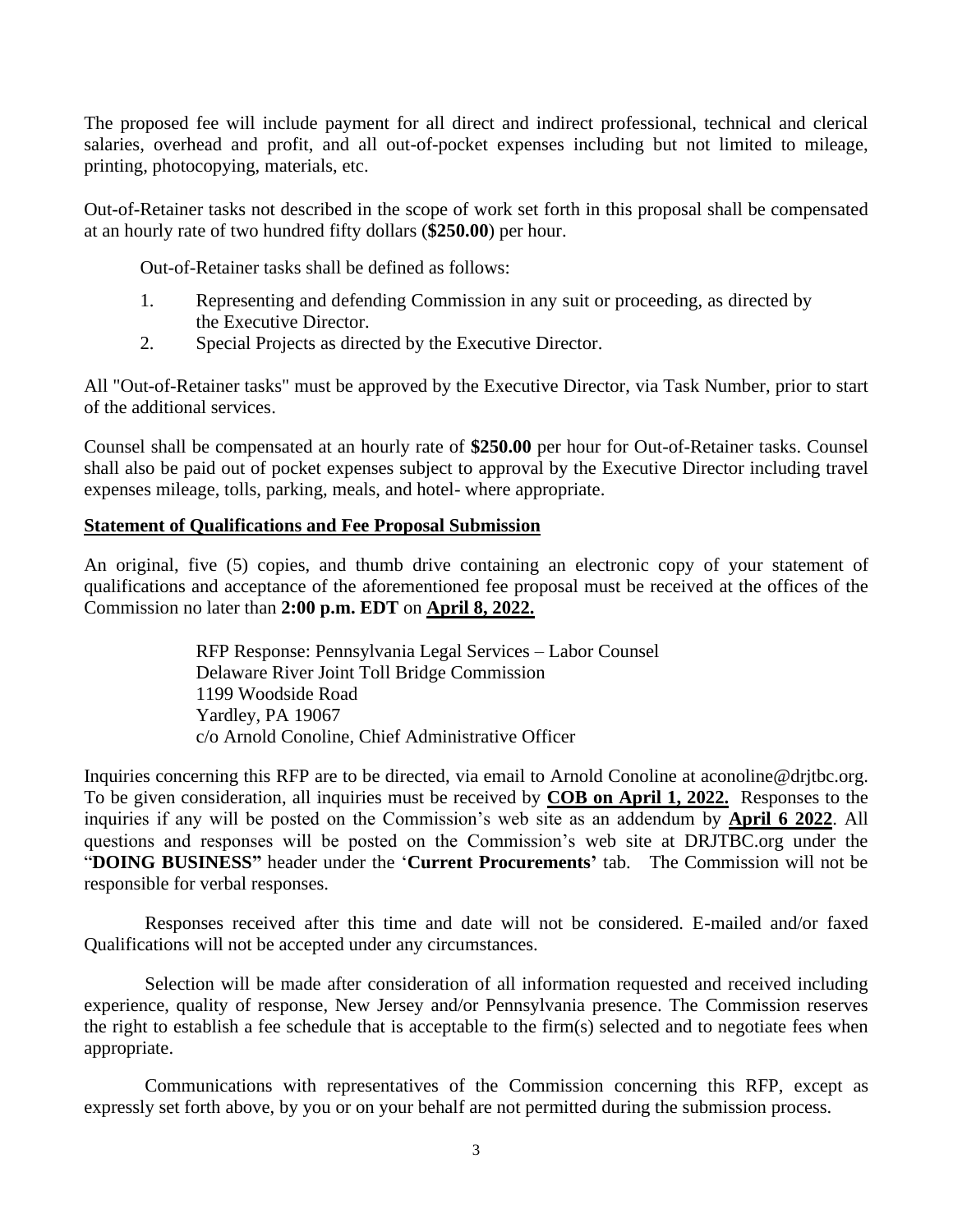The Commission reserves the right to appoint a separate legal counsel on any additional issues, if any.

The Commission reserves the right to request additional information if necessary or to request an interview with firm(s) or to reject any and all proposals with or without cause and waive any irregularities or informalities in the proposals submitted. The Commission further reserves the right to make such investigations as it deems necessary as to the qualifications of any and all firms submitting proposals. The Commission also reserves the right to reject any and all submitted proposals. In the event that all proposals are rejected, the Commission reserves the right to re-solicit proposals.

The Commission will not be responsible for any expenses in the preparation and/or presentation of the proposals and oral interviews, if any, or for the disclosure of any information or material received in connection with the solicitation, whether by negligence or otherwise.

All information submitted in response to this RFP will become the property of the Commission and may be open to inspection by members of the public.

In the event the Commission determines that additional clarification or information to this RFP is necessary; the Commission reserves the right to issue an addendum to this RFP.

#### **Oral Presentations**

After review of the responses, the Commission may, at its discretion, request any one or all firms to make an oral presentation to the Commission or its designee. Such presentations will provide firms with an opportunity to answer any questions the Commission may have on a firm's Statement of Qualifications. If such a presentation is necessary, Respondents will be notified. Failure to be prepared to make an oral presentation may prevent the firms from receiving further consideration.

#### **NON-DISCRIMINATION AND DIVERSITY POLICY**

The Commission prohibits discrimination in employment on the basis of race, color, religious creed, national origin, ancestry, gender, sexual orientation, age, Vietnam era veteran status, or disability. The Commission is strongly committed to developing and maintaining a diverse workforce, and highly values the perspectives and varied experiences that are found only in a diverse workforce. The Commission believes that promoting diversity is important to the success of its overall mission. Accordingly, the Commission requires its consultants/contractors to comply with all applicable nondiscrimination laws and encourages them to promote diversity within their workplace. To assist the Commission in its selection process, Respondents may provide evidence of their policies and practices relating to diversity.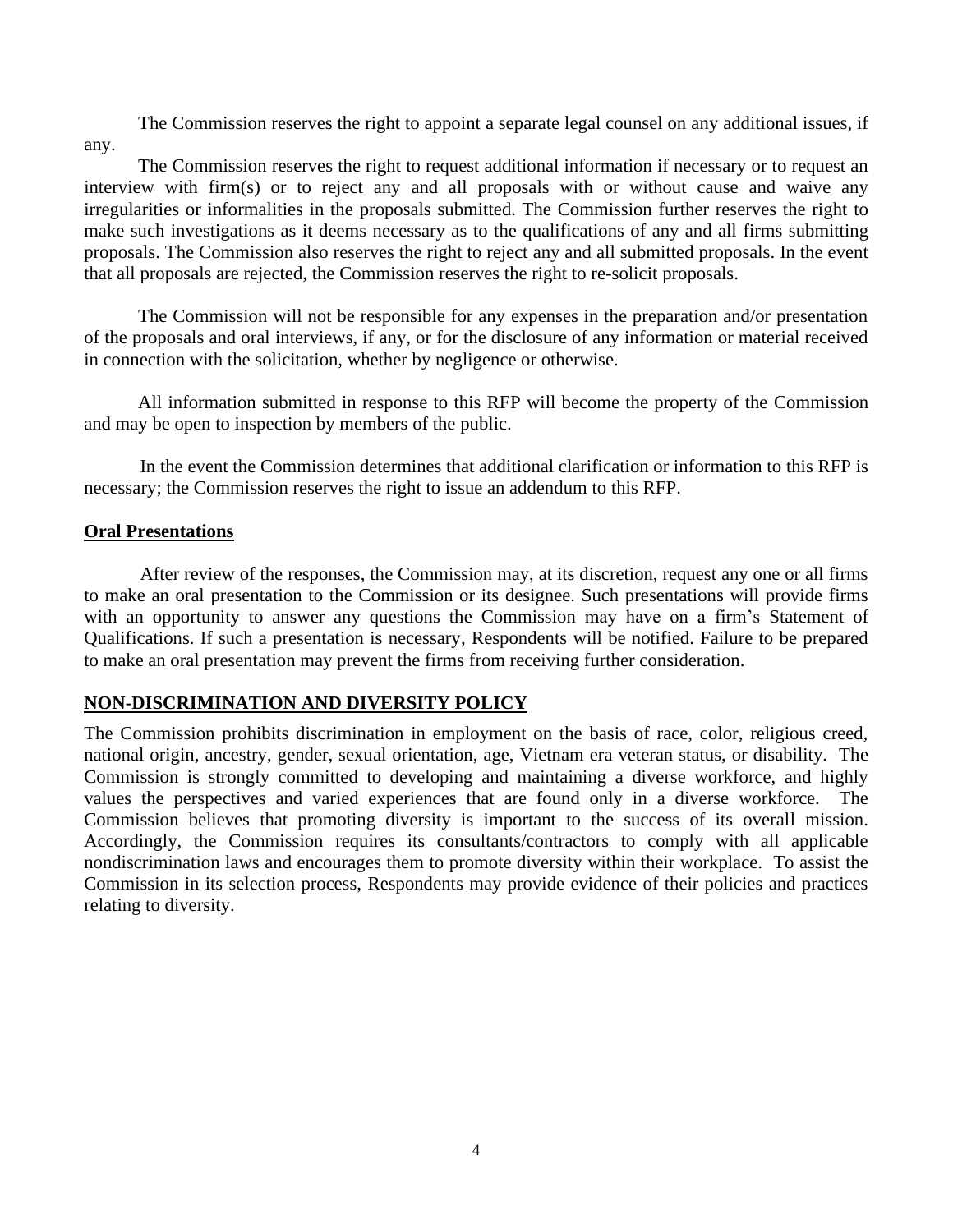## **CONSULTANT/RETAINER DELAWARE RIVER JOINT TOLL BRIDGE COMMISSION INSURANCE REQUIREMENTS**

**NOTE TO CONSULTANT: CONSULTANTS ARE REQUIRED TO SUBMIT A SIGNED AND NOTARIZED LETTER FROM THEIR INSURANCE BROKER/AGENT STATING COMPLIANCE WITH THESE INSURANCE REQUIREMENTS AS NOTED UNDER THE "CERTIFICATE OF INSURANCE" HEADING OF THESE INSURANCE REQUIREMENTS.**

#### **Insurance:**

Prior to commencement of any work under the Contract and until final payment is made for the work under the Contract (unless otherwise stated herein), Consultant shall, at its sole expense, maintain the following insurance on its own behalf, with an insurance company or companies having an A.M. Best Rating of "A-: Class VII or better, and furnish to the Commission Certificates of Insurance evidencing same.

Notwithstanding anything herein to the contrary, if any part of the work under this Contract is to be performed by a sub-consultant and/or agent of the Consultant, such Consultant shall be responsible for each sub-consultant and/or agent maintaining insurance or, in the alternative, maintaining insurance on behalf of each sub-consultant and/or agent, as specified in, and in accordance with, the paragraphs below. The Contract that the Commission is entering into is solely with Consultant, and Consultant shall be solely responsible for all acts or failures to act of each of its sub-consultants and/or agents as if the actions or failures to act are the actions or failures to act of the Consultant. Consultant expressly acknowledges and agrees that the Commission's willingness to enter into the Contract is premised on Consultant taking responsibility for, and indemnifying, defending and holding harmless the Commission from and against, the acts and failures to act of each of their respective sub-consultants and/or agents. Nothing herein shall otherwise limit or alter Consultant's obligation (if any) to seek prior approval of subconsultants and/or agents from the Commission, as such requirement may be set forth in the Contract.

- 1. Workers' Compensation and Employers Liability: in the state in which the work is to be performed and elsewhere as may be required and shall include:
	- a) Workers' Compensation Coverage: In such amounts necessary to satisfy applicable statutory requirements

| b) | Employers Liability Limits not less than: |                         |
|----|-------------------------------------------|-------------------------|
|    | Bodily Injury by Accident:                | \$100,000 each accident |
|    | Bodily Injury by Disease:                 | \$100,000 each employee |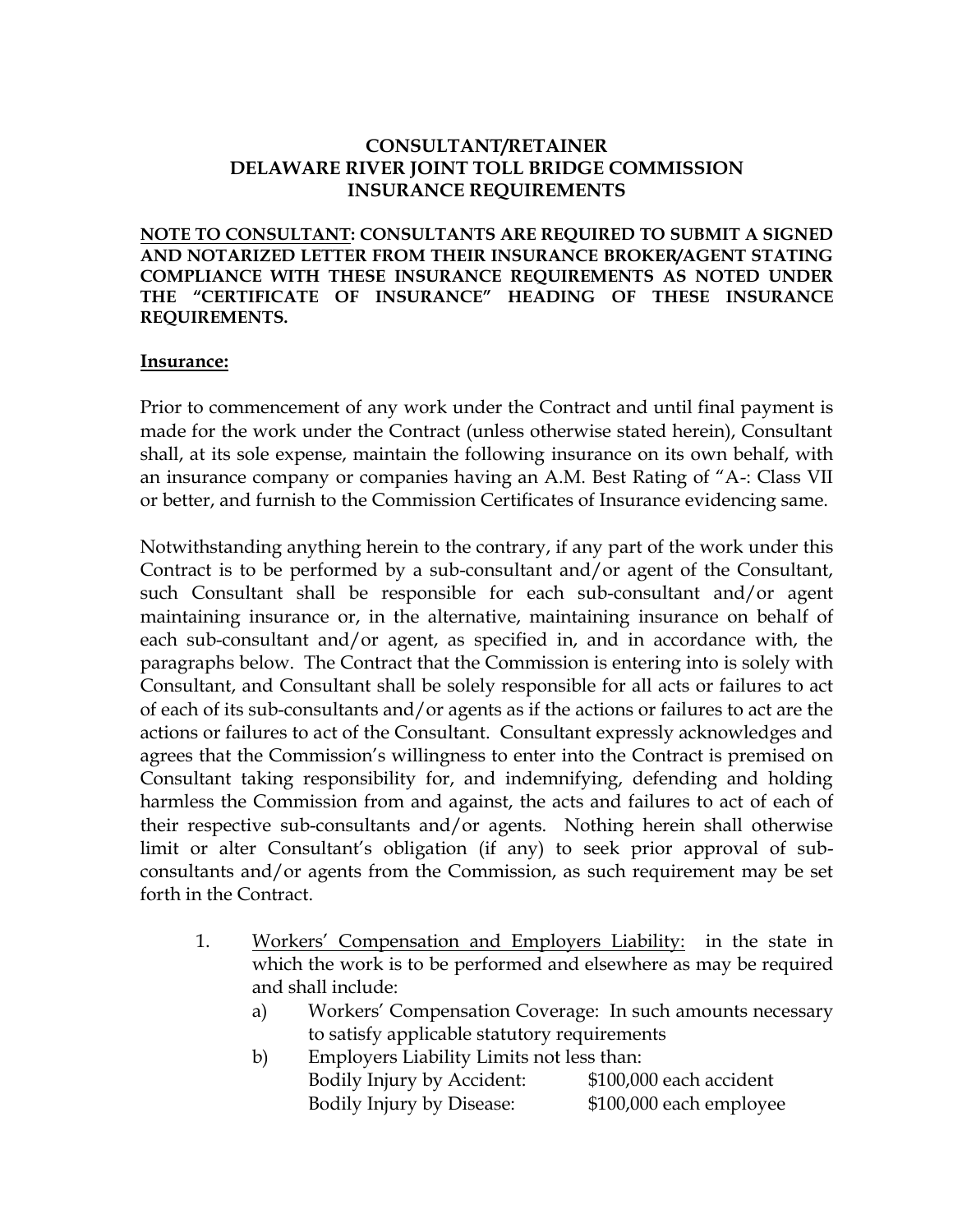Bodily Injury by Disease: \$500,000 policy limit

- c) Waiver of Right to Recover from Others Endorsement (WC 00 0313) where permitted by state law *(PA only).*
- d) U.S. Longshoremen's and Harbor Workers' and Maritime Coverages, where applicable.
- 2. Commercial General Liability: (including Premises Operations, Independent Contractors, Products/Completed Operations, Broad Form Property Damage, Contractual Liability (including Liability for Employee Injury assumed under a Contract), Personal Injury, and Explosion, Collapse and Underground Coverages).

## a) Occurrence Form with the following limits:

- (1) General Aggregate \$2,000,000
	- (2) Products/Completed Operations Aggregate: \$2,000,000
	- (3) Each Occurrence: \$1,000,000
	- (4) Personal and Advertising Injury: \$1,000,000
- b) No Professional Exclusion (if exclusion exists, must comply with Professional Liability Coverage Requirement, as set forth in paragraph 6 below).
- c) No Insured vs. Insured or "Cross Suits" Exclusion on the policy.
- 3. Automobile Liability including Physical Damage:

Coverage to include:

- a) Per Accident Combined Single Limit \$1,000,000
- b) All Owned, Hired and Non-Owned Vehicles
- c) Contractual Liability Coverage (including Liability for Employee Injury assumed under a Contract),
- d) Physical Damage Coverage must be included or self-insured as the Commission is not responsible for any property damage to the Consultant's vehicles.
- 4. Commercial Excess/Umbrella Liability:
	- a) Occurrence Limit: \$2,000,000
	- b) Aggregate Limit (where applicable): \$2,000,000
	- c) Policy to apply excess of the Commercial General Liability, Commercial Automobile Liability and Employers Liability Coverages.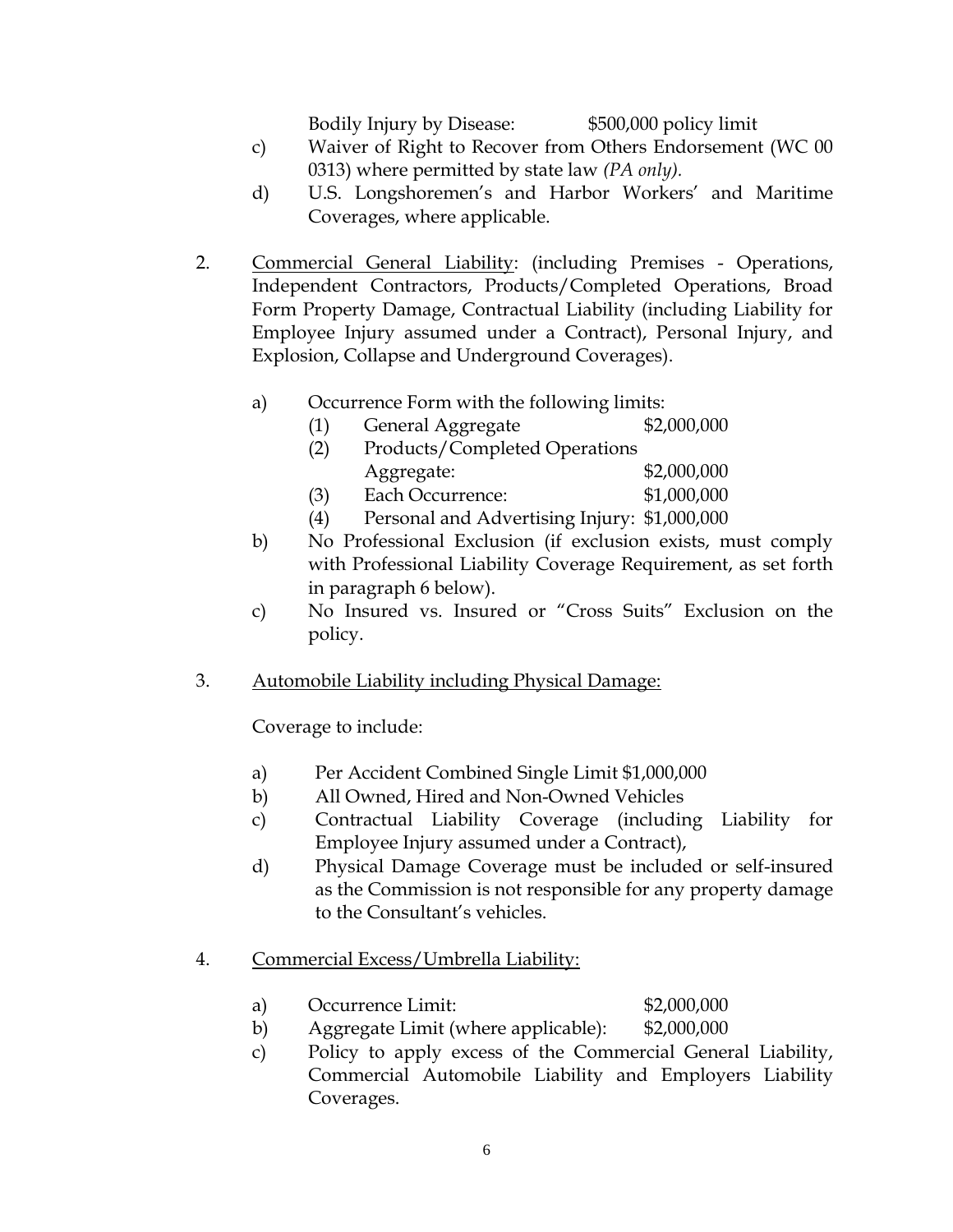- d) No Insured vs. Insured or "Cross Suits" Exclusion on the policy.
- 5. Property of Consultant:

All property, including, but not limited to, tools and equipment that the Consultant has at the job site or is owned by the Consultant is the responsibility of the Consultant. The Commission assumes no responsibility for the protection, maintenance, or repair of any property that the Consultant has at the job site or that is owned by the Consultant including, but not limited to, tools or equipment.

6. Professional Liability Coverage:

The following minimum limit of insurance shall be required:

## \$5,000,000 Per Occurrence/Per Claim

#### Deductibles and Self-Insured Retentions:

All deductibles and self-insured retentions are the sole responsibility of the Consultant. All deductibles and self-insured retentions must be shown on the Certificate of Insurance. In addition, all self-insured retentions shall not exceed \$50,000 without the prior written approval of the Commission; provided, however, a Consultant's self-insured retention amount on its Professional Liability Insurance policy may exceed \$50,000 to the extent that a higher self-insured retention amount is expressly set forth in paragraph 6 of these insurance requirements.

#### Financial Rating of Insurance Companies:

The Financial Rating of all Insurance Companies must meet the minimum A.M. Best Ratings of A-(Excellent); VII or better.

The Consultant must notify the Commission of any change in the financial rating of its insurance carriers.

#### Primary Additional Insureds:

The Certificate of Insurance is to name the Commission, the Commonwealth of Pennsylvania and the State of New Jersey as ADDITIONAL INSUREDS on the General Liability, Automobile Liability and Excess/Umbrella Liability coverages.

The Certificate of Insurance must confirm that, at a minimum, the Consultant's General Liability policy is endorsed with either ISO Form #CG 2026 11 85, or both ISO Form #CG 20 10 10 01 **and** ISO Form #CG 20 37 10 01, or equivalent manuscript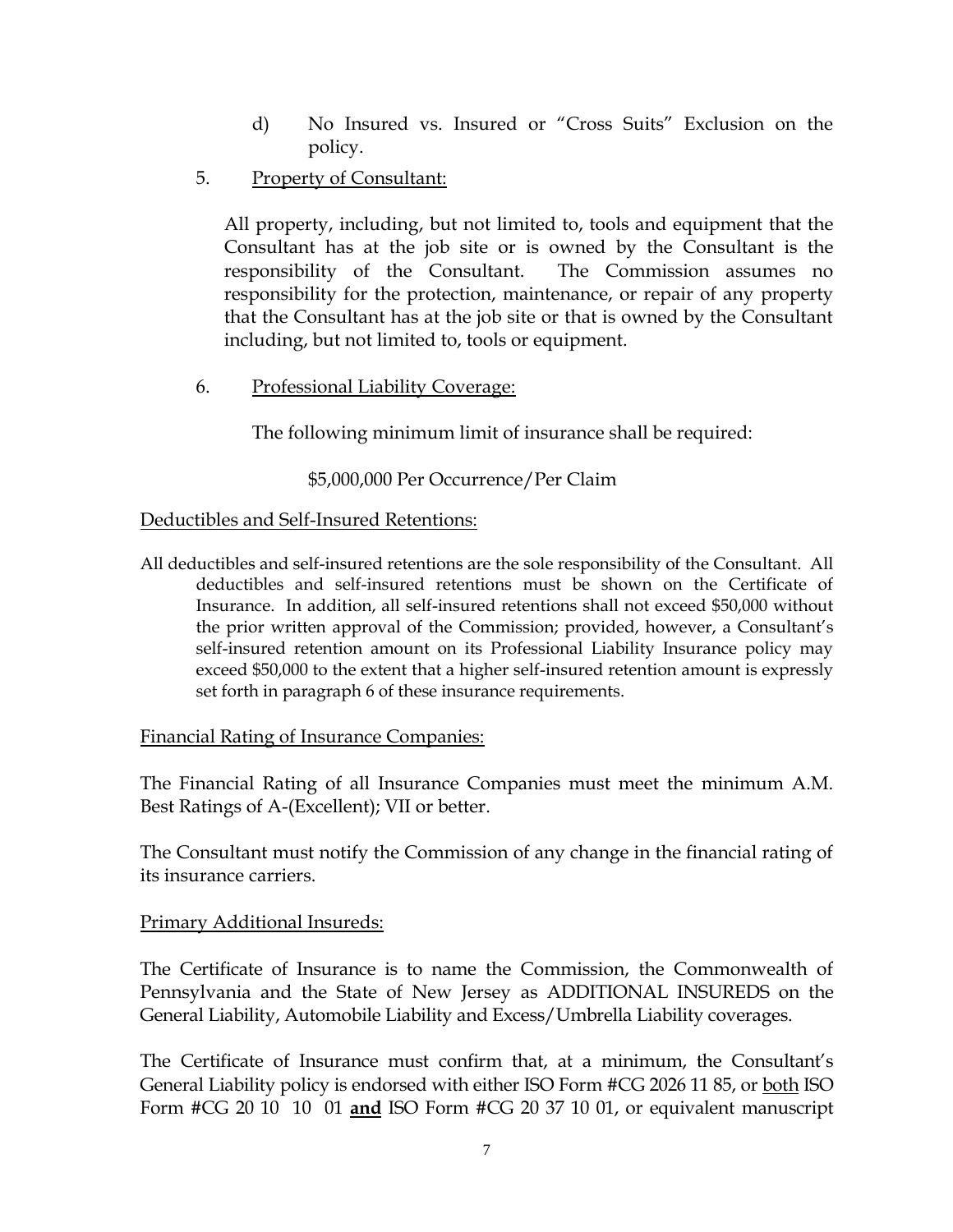endorsement. The Consultant **must** attach a copy of its additional insured endorsement(s) to its Certificate of Insurance.

The Certificate is also to indicate that the Consultant's policies are **primary** and noncontributory. The coverage offered to the Additional Insureds on the consultant's liability policies (including, without limitation, General Liability, Auto Liability and Excess/Umbrella Liability and except Professional Liability) shall be **primary** and non-contributory coverage to any other coverage maintained by the Additional Insureds and shall not permit or require such other coverage to contribute to the payment of any loss.

The Consultant shall continue to maintain the Commission, the Commonwealth of Pennsylvania and the State of New Jersey as Additional Insureds for at least three (3) years following the final payment under the Contract.

## 30 Days' Notice of Cancellation, Non-Renewal and Material Change:

Consultant shall provide the Commission at least thirty (30) days' prior written notice in the event of cancellation, non-renewal, modification, or material change to the policies by Certified Mail - Return Receipt Requested.

## Waiver of Rights of Recovery and Waiver of Rights of Subrogation:

The Certificate of Insurance must evidence a Waiver of Recovery and Waiver of Subrogation in favor of the Commission and all Additional Insureds where applicable on all policies including Workers' Compensation and Employers Liability:

- a. The Consultant waives all rights of recovery against the Commission and all the additional insureds for loss or damage covered by any of the insurance maintained by the Consultant pursuant to this Contract.
- b. The Consultant hereby waives, and shall cause its insurance carriers to waive, all rights of subrogation against the Commission and all the additional insureds for loss or damage covered by any of the insurance maintained by the Consultant pursuant to this Contract.
- c. If any of the policies of insurance required under this Contract require an endorsement to provide for the waiver of subrogation set forth in b, above, then the named insureds of such policies will cause them to be so endorsed.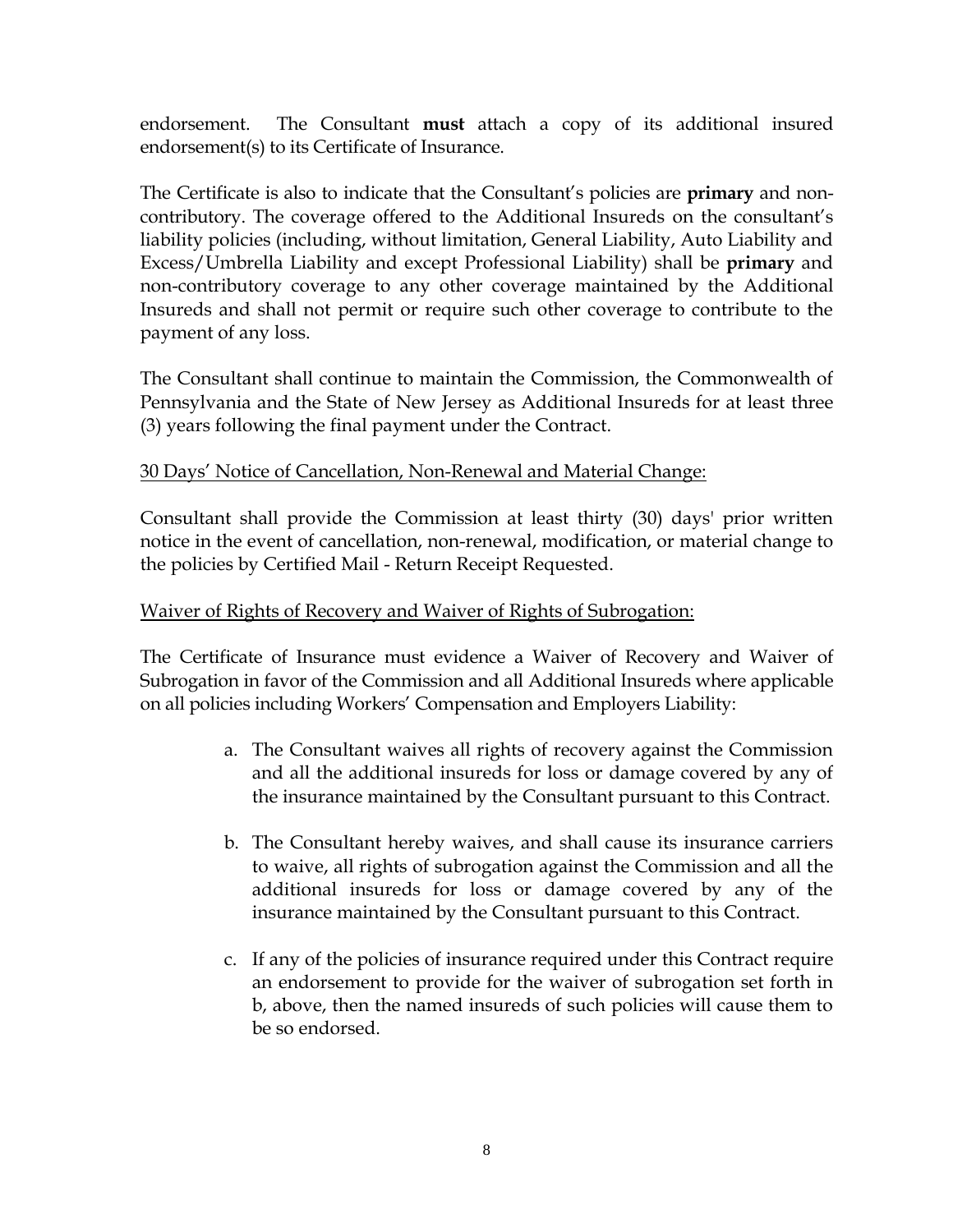## Claims Made Policy Forms:

Should any of the required liability coverages be on a "Claims Made" Basis, coverage must be available for the duration of the Contract and for a minimum of three (3) years following the final payment under the Contract. In the event that such policies are cancelled or not renewed at any time, the Consultant shall provide a substitute insurance policy with an inception date the same as the prior policy's cancellation date and the substitute insurance policy shall carry forward the same retroactive date as the cancelled policy to fill any gaps in coverage which may exist due to the cancellation or non-renewal of the prior "claims-made" policies. With respect to all "claims made" policies which are renewed, the Consultant shall provide coverage retroactive to the date of commencement of work under this Contract.

## Review of Insurance Requirements by the Consultant's Insurance Representative:

The Consultant WARRANTS that this Contract has been thoroughly reviewed by the Consultant's insurance agent(s)/broker(s), who have been instructed by the Consultant to procure the insurance coverage required by this Contract.

The amount of insurance provided in the aforementioned insurance coverages, shall not be construed to be a limitation of the liability on the part of the Consultant or any of their sub-consultants.

Any type of insurance or any increase in limits of liability not described above which the Consultant requires for its own protection or on account of statute shall be its own responsibility and at its own expense.

The carrying of insurance described herein shall in no way be interpreted as relieving the Consultant of any responsibility or liability under the Contract.

## Certificate of Insurance:

Consultant's insurance broker/agent shall provide a signed and notarized letter on their letterhead stating that the insurance broker/agent and Consultant will meet all the insurance coverages outlined in these insurance requirements, which are incorporated by reference into the Contract.

Prior to the commencement of work and/or the Commission making any payment under the Contract, the Consultant shall file Certificates of Insurance with the Commission that shall be subject to the Commission's approval of adequacy of protection and the satisfactory character of the insurer. The Commission has the right to request copies of any and all policies and endorsements. The Certificates of